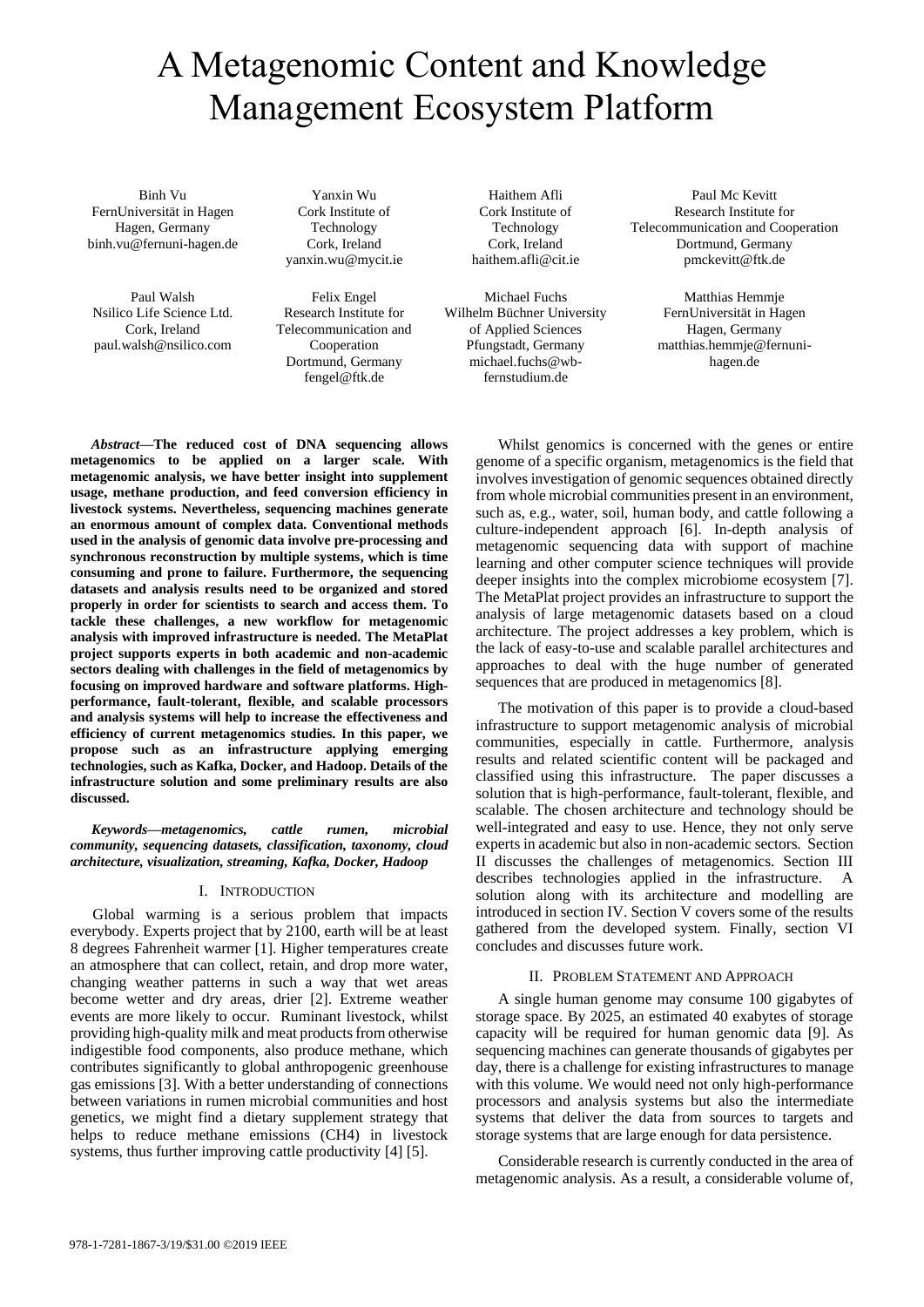e.g., scientific publications, sequencing datasets, and statistical figures and tables are produced. Related information is distributed and not necessarily situated side by side. For example, there are several services just for publishing scientific content, such as, e.g., Mendeley, SlideShare, and ResearchGate but without an in-depth search, users cannot find the correct content. Furthermore, it is not easy for authors to manage their scientific content on so many different platforms. Hence, it is necessary to provide a single-point-ofaccess content and knowledge management system where valuable and related content and knowledge are managed and published.

Scientists must organize knowledge on all living things in the natural world. Otherwise, studying the diversity of millions of living things is overwhelming. Classification also helps scientists identify gaps in their research which provides clues on what to investigate next [10]. In genomics as well as metagenomics, genes need to be classified based on their names and symbols in order to be found quickly. Furthermore, classifying individual genes into groups helps researchers describe how genes are related to each other and to publish their insights in scientific papers. Researchers can use gene groups to predict the function of newly identified genes based on their similarity to known genes [11]. Finally, analysis results related to the genes also need to be organized.

In order to classify genes based on their names and symbols, several genomic taxonomies are needed. The problem is that there is a huge number of gene names and symbols. Also, many genes have more than one name or symbol. Beside sequencing data, analysis results also need to be classified as mentioned above. Hence, a taxonomy management system, that can construct and manage large taxonomies, is important for the classification of metagenomic analysis results.

The next challenge is related to the storage of sequencing datasets, research on these datasets, the analysis of results gathered after processing the datasets, and the classification of publications and presentations produced from these results. We must find a means to combine large volumes of content and knowledge into compound scientific asset packages (packaging) and perform this automatically. Otherwise, there are dissipated fragments of related information. This prevents discovery of important data and the relationships between them. Organizing related content, datasets, and classification information into scientific asset packages is a powerful method of systemizing results produced by metagenomic research.

# III. STATE OF THE ART

In this section we provide an overview of technologies applied in the infrastructure, such as Hadoop, Kafka, Docker, and the Content and Knowledge Management Ecosystem Portal (KM-EP). Apache Kafka serves as a streaming system to transport genomic data from different sources to analysis systems and the asset manager where metagenomic datasets and analysis results are packaged with other scientific content. Apache Hadoop and Docker provide scalable, fault-tolerant, high performance analysis systems, where computing resources can be better relocated. The MetaPlat KM-EP with its components, such as Taxonomy Manager and Asset Manager, help to organize and manage scientific content, classify metagenomic datasets and analysis results, and combine them into scientific asset packages. The described technologies, which are building blocks of the MetaPlat infrastructure, are introduced in the following sections.

#### *A. Apache Hadoop*

The storage capacity of hard drives has increased considerably. In 1990, one typical drive could store 1.370 MB of data. 20 years later, one terabyte drives are the norm [12]. Hence, it is no longer efficient, or even possible in some cases, to move large volumes of scientific data required for processing across the network at compute time [13]. Furthermore, with multiple hardware involved, the possibility of failure is high [12].

Hadoop was developed by Doug Cutting, the creator of the widely used text search library Apache Lucene, in 2006. Hadoop is a data storage and processing platform that enables large datasets to be processed locally on the nodes of a cluster using a shared nothing approach, where nodes can independently process a much smaller subset of the entire dataset without needing to communicate with each other [13]. In 2008, Hadoop became a priority project at Apache and the term "Apache Hadoop" is nowadays used for the ecosystem for distributed computing and large-scale data, in which other related projects are also included. The initial version of Hadoop are now standalone products named Hadoop Distributed Filesystem (HDF) and MapReduce. Figure 1 shows the Hadoop ecosystem.

|                                                       |                                               |                                    | <b>Web Interface</b><br>Hue            |                                       |                                                      | <b>Management</b> |  |  |  |
|-------------------------------------------------------|-----------------------------------------------|------------------------------------|----------------------------------------|---------------------------------------|------------------------------------------------------|-------------------|--|--|--|
|                                                       | Coordination<br>ZooKeeper                     |                                    |                                        | <b>Workflow Scheduler</b><br>Oozie    |                                                      |                   |  |  |  |
| <b>Machine</b><br>Learning<br>Mahout.<br><b>MLlib</b> | Graph<br><b>Analytics</b><br>GraphX,<br>Hama  |                                    | <b>Data Flows</b><br>Cascading,<br>Pig | <b>Ouery</b><br>Hive, Drill           | Data<br><b>Integration</b><br>Flume,<br>Kafka, Sqoop |                   |  |  |  |
| <b>Batch Processing</b><br>MapReduce                  |                                               | <b>Iterative Processing</b>        | <b>Spark</b>                           |                                       | <b>Real-Time Processing</b><br>Storm                 | <b>Processing</b> |  |  |  |
|                                                       |                                               | <b>Cluster/Resource Management</b> | <b>YARN</b>                            |                                       |                                                      |                   |  |  |  |
|                                                       | <b>Distributed File System</b><br><b>HDFS</b> |                                    |                                        | <b>NoSOL</b> Database<br><b>HBase</b> |                                                      | <b>Storage</b>    |  |  |  |

Fig. 1. Constituents of the Hadoop ecosystem shown as a software stack [14]

## *B. Apache Kafka*

A technical team from LinkedIn, a social network for professionals, attempted to build a logging system for user activities on their portal using custom in-house components with some support from existing open source tools. The original solution was XML-based logging, to be subsequently processed using different Extract Transform Load (ETL) tools. This approach was not successful and led to various problems. To solve them, LinkedIn developed a system called Kafka [15].

Apache Kafka is a fault-tolerant persistent queuing system, which enables processing large volumes of data in real time [16]. It records messages and organizes them into topics. Applications can then produce or consume messages from these topics [15]. With Kafka, messages are persisted on disk as well as replicated within the cluster to prevent data loss. It can handle hundreds of MBs of reads and writes per second from a large number of clients. The messaging system has cluster-centric design where more nodes can be added to the cluster. Furthermore, many programming languages, such as, e.g., Java, .NET, PHP, Ruby, and Python are supported to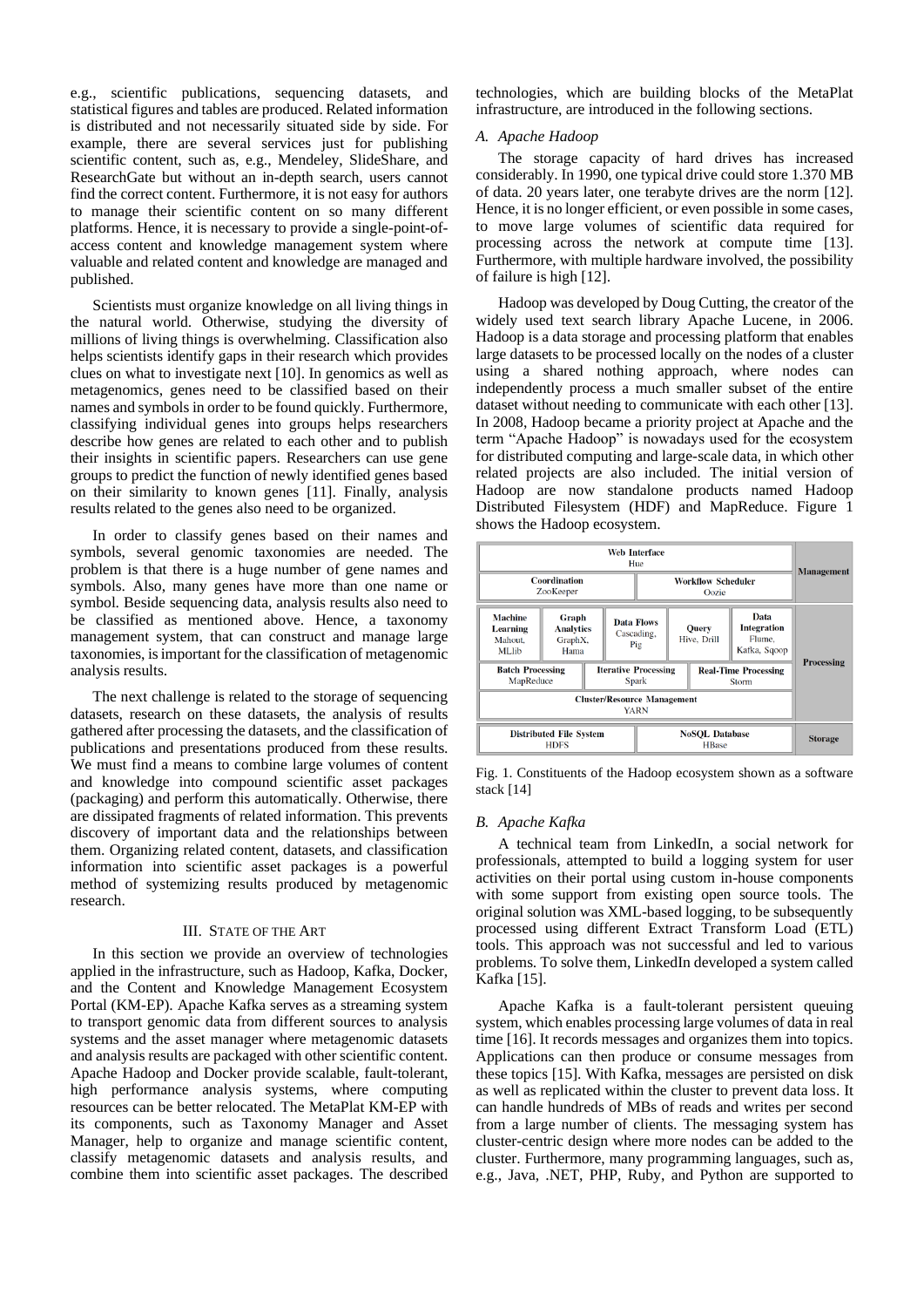facilitate system integration. Finally, messages are moved from producers to consumers immediately, which is a critical requirement for event-based systems [17]. Figure 2 illustrates how Kafka decouples data pipelines.



Fig. 2. A scenario supported by Apache Kafka [18]

*Producers* are the applications that store information in Kafka queues. They send messages to Kafka topics that can store all types of messages. Producers can be a front-end web application that generates logs. They can also perform web analytics that records user activities or a service that sends parameters for an email sender. In contrast, consumers fetch messages from topics and receive information sent by producers. For example, consumers can be a security system that monitors user activities or a database that stores transactions sent by a web application. Hadoop clusters can connect to Kafka as consumers and process big data sent by producers. A typical Kafka cluster consists of multiple brokers, which have the purpose of balancing cluster load. Furthermore, in case of failure, other brokers step in to replace the failed node [15]. This helps Kafka maintain its highly availability and fault-tolerance.

#### *C. Docker*

Docker is an open-source project for automating the deployment of applications as portable, self-sufficient containers that can run on the cloud or on-premises. Docker was initiated as an internal project within dotCloud, a platform as a service company [19]. In 2013, Docker was released as open-source to the public [20]. Figure 3 shows the architecture of Docker.



Fig. 3. Applications in separated Docker containers [21]

Docker enables an application to run as expected across different Linux operating systems. The software supports a level of portability that enables a developer to write an application in any language and then readily move it from a laptop to a test or production server regardless of the underlying Linux distribution [19]. To complete this, Docker relies on containers, which are an encapsulation of an application with its dependencies. Unlike virtual machines, containers are more portable and self-contained. Containers not only help application developers but also enable users to download and run applications without needing to expend time on configuration and installation problems or concerns on required system changes [22].

#### *D. Content and Knowledge Management Ecosystem Portal*

The Content and Knowledge Management Ecosystem Portal (KM-EP) has been developed to provide a powerful framework for managing knowledge and scientific content. The KM-EP implementation was based on Symfony Framework, which is one of the leading PHP frameworks with a large community, many reusable components, and highquality documentation. Symfony Framework is used to build applications based on the Model View Controller (MVC) architecture. The controllers are implemented in PHP. MySQL is used to store data of the application in the model layer. jQuery, AngularJS, and Bootstrap help to build and manipulate the user interface in the view layer [23].

The KM-EP consists of five subsystems: (1) Information Retrieval Subsystem (IRS) enabling usersto index content and subsequently search for it with support of technologies, such as faceted search. (2) The Learning Management Subsystem (LMS) lets users create online courses without requiring deep knowledge of computer science. Furthermore, LMS helps managing learners, learning materials, and supports the learning process. (3) Content and Knowledge Management Subsystem (CKMS) supports users in the process of creating and managing content and knowledge objects. (4) User Management Subsystem (UMS) manages users and groups along with authentication and authorization of the KM-EP. Finally, (5) Storage Management Subsystem (SMS) enables users to upload and manage files across different cloud services. Figure 4 shows the architecture of the KM-EP.



Fig. 4. KM-EP architecture [23]

With support of the KM-EP, several R&D projects as well as scientific researches were developed. The platform enables researchers to quickly build prototypes without spending time implementing every component from scratch. Scientific content and knowledge objects can be easily imported to the platform and serve as learning materials for online courses. Popular authentication and authorization methods such as OpenID [24] and OAuth [25] were also included in the KM-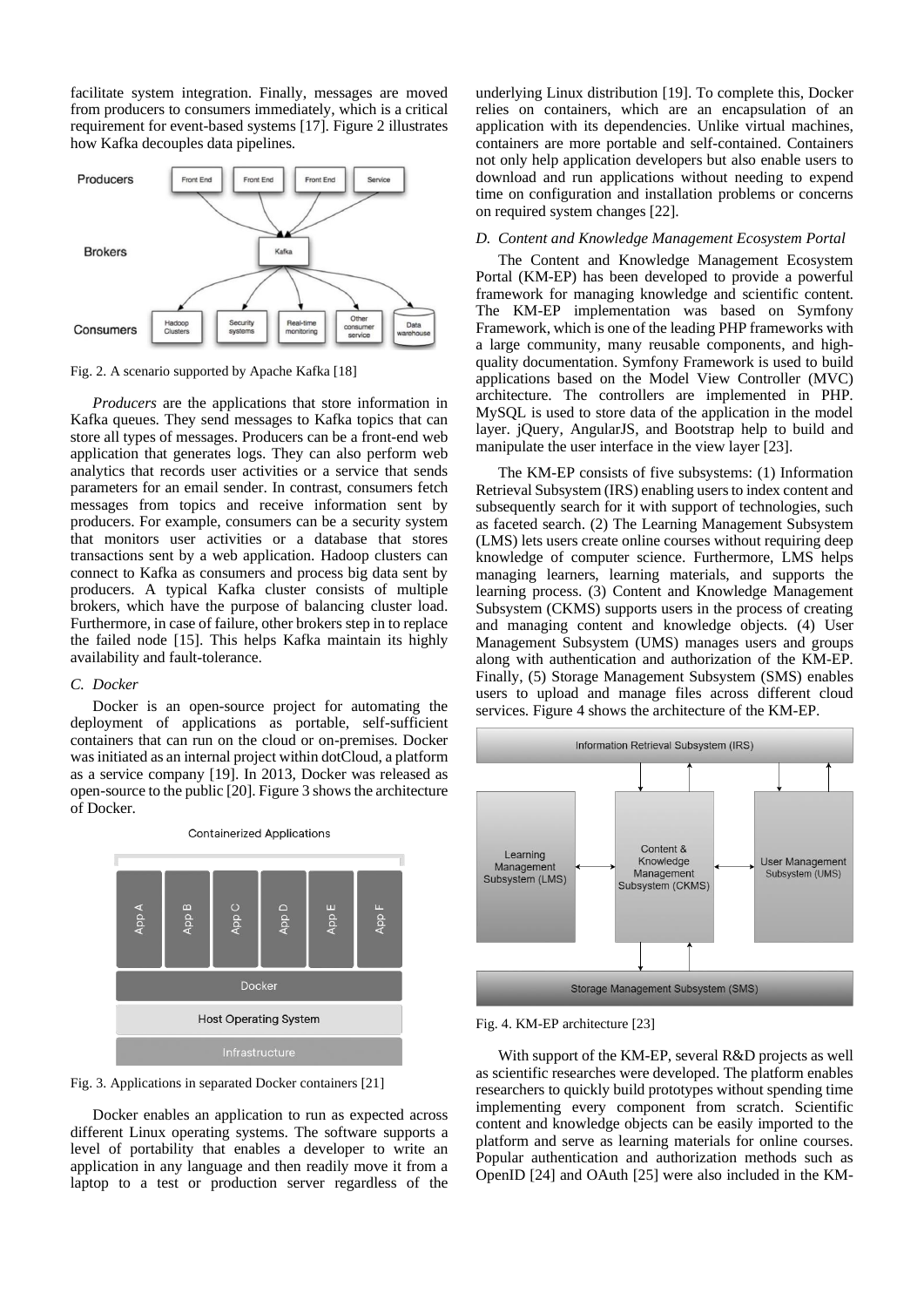EP. As a result, researchers can integrate their systems with other platforms and exchange information.

Taxonomy Manager is a main component of the KM-EP. Taxonomy Manager is a user-centric system that lets users create and modify their own taxonomies in an easy but effective and efficient way. With the support of crowd sourcing, not only the experts or administrators can build taxonomies, but everyone can join and build their own [23]. Users create their taxonomies from a blank or a seed taxonomy. Other users rate these taxonomies. The highestrated taxonomy will become the seed for the next round, and it will also be used for content classification and navigation in the system. This process will be repeated until no improvement is required. By using crowdsourcing, users do not have to work in a group and collaborate with other members. The knowledge needed to construct a taxonomy is provided by the wisdom of the crowd. Crowdsourcing is always cheaper than experts. Hence, these taxonomies can be maintained and governed frequently by the crowd [26].

Asset Manager is another important component of the KM-EP. Asset Manager supports users in the creation and management of scientific asset packages. In the Asset Manager, users can manage their own scientific assets. They have options to create new genomic packages, edit existing packages, or remove them from the management system. Whilst creating a new asset, users have the option to insert information related to the asset such as e.g. title, description, authors' name, and organization. Furthermore, users can search for scientific content from the Digital Library to include in this package by typing their titles. Asset Manager searches for content, the title of which contains the typed text, and illustrates the result as a list in real-time. Users can then choose the right content from the result.

## IV. SOLUTION DESIGN AND MODELLING

To overcome challenges in the field of metagenomics, we propose a cloud-based Metagenomic Content and Knowledge Management infrastructure, that is easy to use, scalable, faulttolerant, and has high performance. Figure 5 shows the architecture of the infrastructure. The infrastructure solution is combined of five different systems that have separate functionalities and apply different technologies. They are described in the following sections.

#### *A. Genomic Data Streaming Mediator*

The conventional IT infrastructure to process genomic sequences involves a set of computing nodes accessed through a batch queuing system and equipped with a parallel shared storage system. Whilst it is a working solution, this approach is lacking robustness and scalability [27]. By introducing a high-performance distributed stream-processing system Kafka, genomic sequencing integration and analysis processes can be significantly improved in terms of performance, faulttolerance, and scalability.

Given the fact that the size of genomic samples is usually very large and the machines can only read them in fragments, a high-performance system is needed to receive results from distributed genomic sequencing machines, pre-process, and reconstruct them into a completed and integrated genomic sequence sample. Furthermore, the input data not always come from a single source but there can be multiple different data sources used in the sequencing process.

In the Genomic Data Streaming Mediator (GDSM) of MetaPlat, Kafka is applied to solve these challenges. Its API enables different data sources to publish their output to the cluster. With each data source, there is a source connector that forwards the data from the source to Kafka's topics. If there is a new source, it can simply register to a topic and start sending records to it. The consumers or the systems that receive these records do not need to know or manage the sources. Hence, it is easier to add or remove clients at both ends. Whilst the sequencing data is sent by data sources (or producers), systems that pre-process the data can receive it with Streams API. This enables clients to obtain records from one or more input topics, perform transformations on these records and publish the transformation results to one or more output topics [14]. The pre-processing system in this case would work with the sequencing data and send them back to Kafka in real-time. Another system, which has the purpose of reconstructing sequencing fragments into a completed sample, would listen to the pre-processing system's topic. As soon as there are results from the pre-processor, it can start re-construct the sequences without waiting for every fragment to arrive.

Furthermore, Kafka also enables real-time and postanalysis systems to subscribe to its topics and receive sequencing data for further analysis using the Connect API. Analysis results can be sent back to Kafka for other applications to display or storage.

## *B. Metagenomic Analysis Cluster*

The Metagenomic Analysis Cluster (MAC) of MetaPlat provides a means of scaling up the computing infrastructure. Hence, it leads to higher availability as well as fault-tolerance and load balancing by using Docker swarm and Hadoop clusters.

With Docker, analysis applications can be deployed automatically in separate containers. It is easier to replicate the application into multiple instances and lets them run parallel. For MetaPlat, sequencing data is sent by data sources to the Kafka cluster. Subsequently, they are obtained by duplicated instances of the analysis application, which take separate fragments and process them independently. These containers form a Swarm cluster and are managed by a Swarm manager. The manager can fill the least utilized machines with containers or ensures that each machine gets exactly one instance of the specified container [28]. Hence, Swarm clusters are especially useful in case of resource utilization or when one or more nodes experience an outage.

Hadoop clusters are a special type of computational cluster. They are used in the MetaPlat for storing and analyzing large amounts of genomic data, which can be structured or unstructured. Asset Manager service would submit analysis jobs to the Hadoop cluster through Kafka's topics. Data is also pulled from Kafka to the cluster. The JobTracker inside the Hadoop cluster then farms out tasks to nodes in the cluster and pushes results back to Kafka topics after the work is completed.

When the workload increases, more Kafka brokers can easily be added, and nodes to the Docker swarm and Hadoop cluster. Docker swarm and Hadoop cluster are usually set up to work independently, where both of them are installed on multiple bare metal servers. Nevertheless, there are problems with managing Hadoop on fixed physical infrastructure, such as under-utilization, duplication of data, time consumption,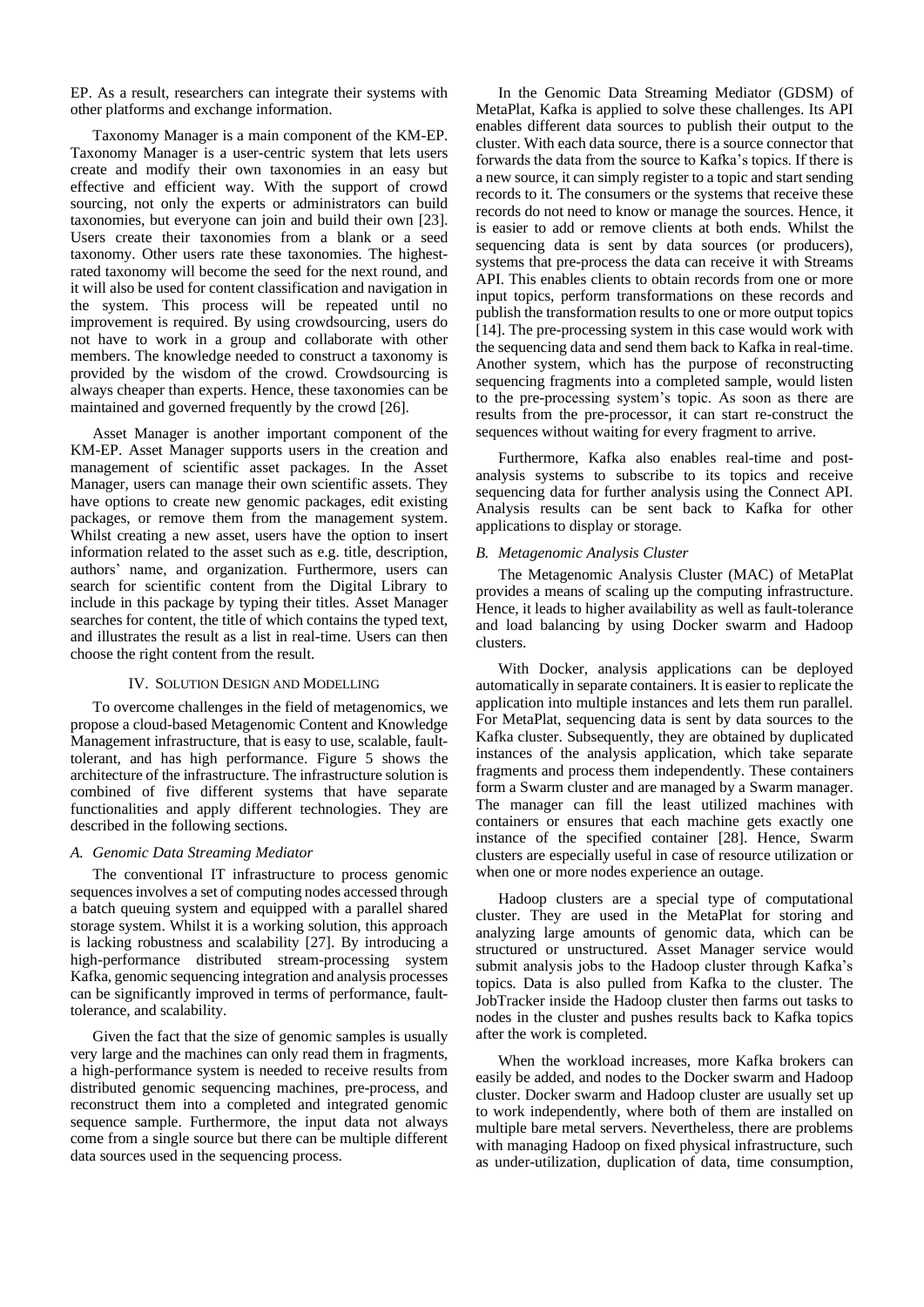

Fig. 5. Architecture of the Metagenomic Content and Knowledge Management infrastructure

and management complexity. Here, Hadoop nodes were deployed in Docker containers. Through this, we have the flexibility of virtualization whilst maintaining power of bare metal performance. New Hadoop nodes can be quickly deployed and configurated. Furthermore, they can be added on the least utilized machines, which reduces resource wastage. Finally, created resources can be dynamically relocated without downtime.

## *C. Metagenomic Digital Library*

The KM-EP component Ingest enables scientific content to be imported into the MetaPlat KM-EP. Using a Mediator-Wrapper Architecture, content from various data sources, such as Mendeley, SlideShare, and in different formats, such as BibTex [29] and OAI-PMH [30], can be queried, uploaded, and integrated into the Metagenomic Digital Library (MDL) of MetaPlat. The wrapper layer overcomes the heterogeneity problem by fetching and transforming the data from the sources to a universal format. Mediator acts as a middleware sending requests to wrappers and merging results obtained from them.

The Ingest provides a plugin for each data source. This plugin includes a user interface and necessary functionalities that enable users to interact with the data source, such as browsing through the content list, searching for content, and selecting the candidate they wish to import. In the case of BibTex, the plugin lets users upload the file and select entries from the list extracted from the file. Furthermore, in some services, users need to log-in to their account in order to select content. In this case, the corresponding plugin has to support the authentication and authorization features of the source. For example, Mendeley requires client applications to connect to their server using the authentication framework OAuth2. After user login, the system returns an access token to the application, so it can use this token to provide authorization for API requests.

After content is selected and the import process is initiated, wrappers download selected content from their data sources. Presently, this content is at this moment are in different data formats depend on its source. It is the wrapper's job to convert it into a chosen format that can be understood by the mediator.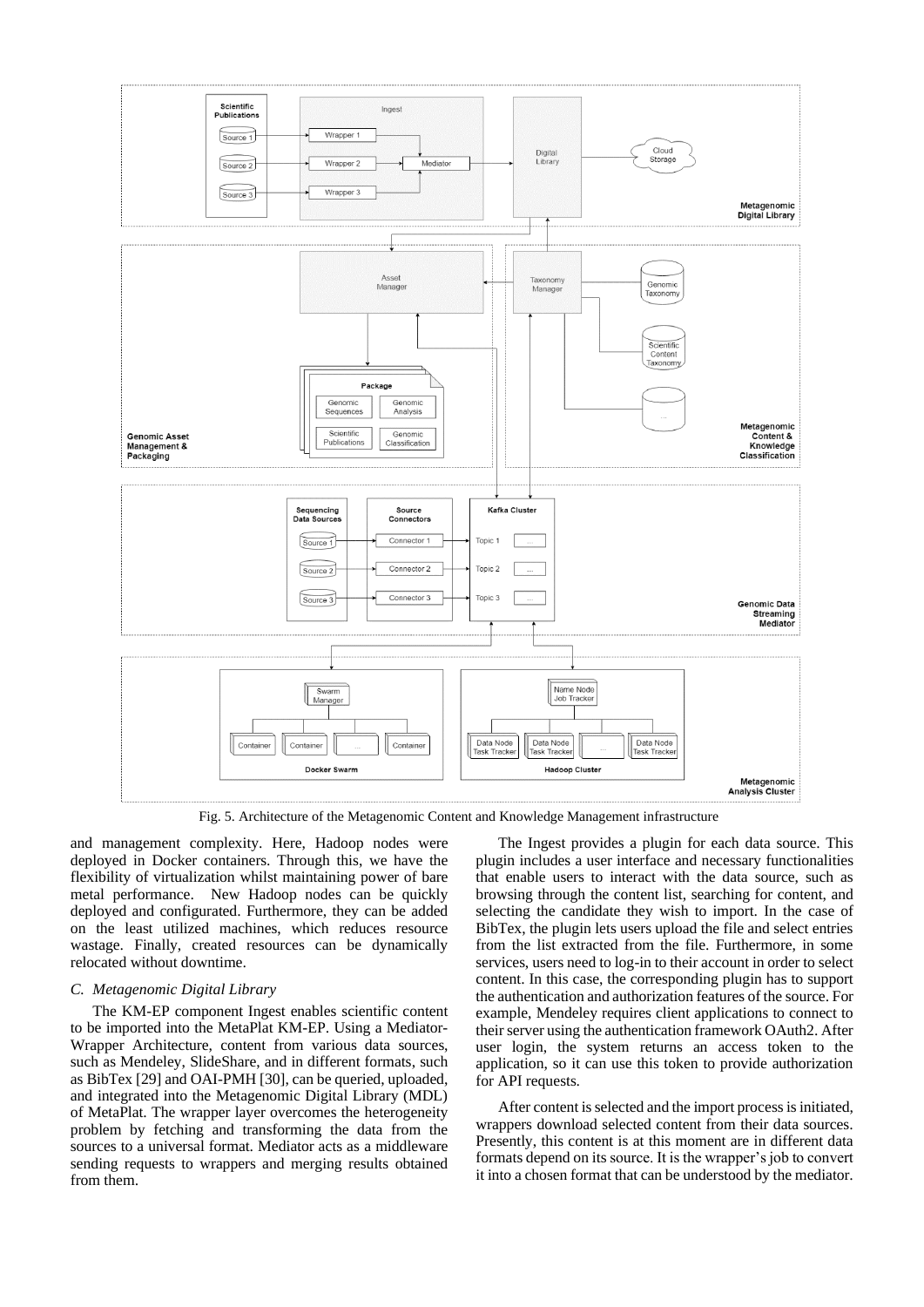Scientific content metadata, such as publications or presentations, needs many fields to describe their properties. Meanwhile, entries in OAI-PMH or BibTex have a limited number of fields, which sometimes cannot be matched to scientific content fields. Furthermore, each data source has a large number of records, which leads to the requirement of importing thousands of records from users. If the system coverts data to the universal format automatically and it maps the fields incorrectly, users may have to fix errors by hand in thousands of records. On the other hand, if the Ingest cannot do it automatically and users have to map fields for each record, this would also consume much effort. To solve this problem, we introduced a semi-automatic import process, where the wrappers automatically map fields that they know and leave the unknown fields for users to handle. Each time there is a field that is new to the system, it will ask users to decide how to map it at the beginning of the import process. By doing so, users do not have to configure the wrappers every time they need to import and are still able to change the mapping if it is incorrect.

## *D. Metagenomic Content and Knowledge Classification*

In the Metagenomic Content and Knowledge Classification (MCKC) of MetaPlat, the KM-EP's component Taxonomy Manager supports the development of genomic taxonomies. This type of taxonomy normally contains a large number of terms. Working on a large tree of thousands of nodes needs a lot of resources, such as computing time, memory, and disk space. Multiply that to hundreds to thousands of users who use the system at the same time and there will be considerable resources required. With fast and efficient algorithms, the KM-EP's Taxonomy Manager helps to speed up the management process whilst requiring fewer resources. Together with caching mechanisms, the Taxonomy Manager is required for users to work on large genomic taxonomies.

The module Categorization of the Taxonomy Manager is used in the KM-EP to classify scientific content and knowledge to different categories. By breaking a large set of documents into smaller subsets, classification makes them easier to manage and sort. Meanwhile, documents often have thousands of words. This makes searching with keywords not always possible as a word may have several meanings in a given language. Hence, classifying documents by topics helps finding them faster. In the case of multiple matches, the result can be filtered out based on the classification topics. Furthermore, other documents on the similar topics can be suggested to users as relevant content. In MetaPlat, component Categorization supports classification of scientific content in the MDL and genomic packages managed by the Asset Manager using genomic taxonomies and scientific content taxonomies developed by the Taxonomy Manager. Furthermore, metagenomic analysis results produced by Docker swarm and Hadoop cluster are also classified using genomic taxonomies in order to support easy access and improved research scholarship.

When users access content and knowledge through the MCKC in the KM-EP, a categorization panel is shown in the UI. All main taxonomies are listed on the panel. After users select a taxonomy, the taxonomy with its terms is loaded and presented in tree format to them. Users can then decide which terms are associated with the current content and assign them to the content by selecting terms on the tree. The selection is submitted to the back-end. The back-end receives the request and attempts to insert the categorization entry into the database. The back-end also notifies the search server for change in the categorization of the content. Hence, indexed data can be updated and new categorizations are presented immediately in search results.

Each term and the MCKC taxonomy itself have a persistent identifier (PID), which helps to distinguish them from each other. The system uses this PID to detect cloned versions of a base taxonomy and to maintain the persistence of the classification during evolution of a taxonomy. Even in the case where a term's content was changed completely, the classifications using this term will not be lost. Furthermore, category information in the taxonomy, such as their PID and path, are indexed by the search server along with the MCKC and categorization of content. By collecting this information, the taxonomy can be used to filter search results. With the faceted search, users have an overview of the classification of content in real-time and quickly find search results by selecting only relevant topics. In the case of system navigation, after pages are classified by taxonomy categories, users can navigate to the web-page by filtering categories, which is similar to what they have done whilst searching for content.

## *E. Genomic Asset Management and Packaging*

The Genomic Asset Management of Packaging (GAMP) component is where related content, datasets, and analysis results are gathered within the MetaPlat KM-EP and combined into packages. Genomic sequences can be added to the package by users. This process is similar to adding scientific content, where users enter the title of the content and choose the correct one from the result list. The genomic sequences can also be added to the package automatically by other services running in the background. One example is the service that receives data from the Kafka cluster. This service works as a daemon that runs in the background. It has a sink connector built in, so it can subscribe to data topics on the Kafka cluster. These topics are polled at particular times, usually every 30 minutes, for new messages which contains genomic sequences. Based on their metadata, genomic sequences are automatically added to the corresponding GAMP packages. By using this service, new data can be added to the GAMP package automatically without user effort. This is a much more realistic approach since modern sequencing machines produce terabytes of data per day.

Genomic sequences are used for real-time and post analysis. With real-time analysis, the sequences are extracted from the Kafka cluster by Docker swarms and Hadoop clusters. They are processed and transformed by containers and data nodes inside these distributed systems, which guarantees low latency, fault-tolerance, scalability, and flexibility. Finally, the results are returned to Kafka. In this case, another service of the GAMP will pull the metagenomic analysis results from Kafka and add them to their packages. In the case of post-analysis, there is no need to process the sequences in real-time. Hence, processing services can run as background daemon and store sequences in the packages. Performing analysis in batch-mode, the services require less resources than in real-time processing, which requires a High-Performance-Computing infrastructure. Nevertheless, the sequences can also be extracted from the packages and sent to big data post-analysis systems using the Kafka cluster.

With support of the Taxonomy Manager, genomic sequences, scientific content, and metagenomic analysis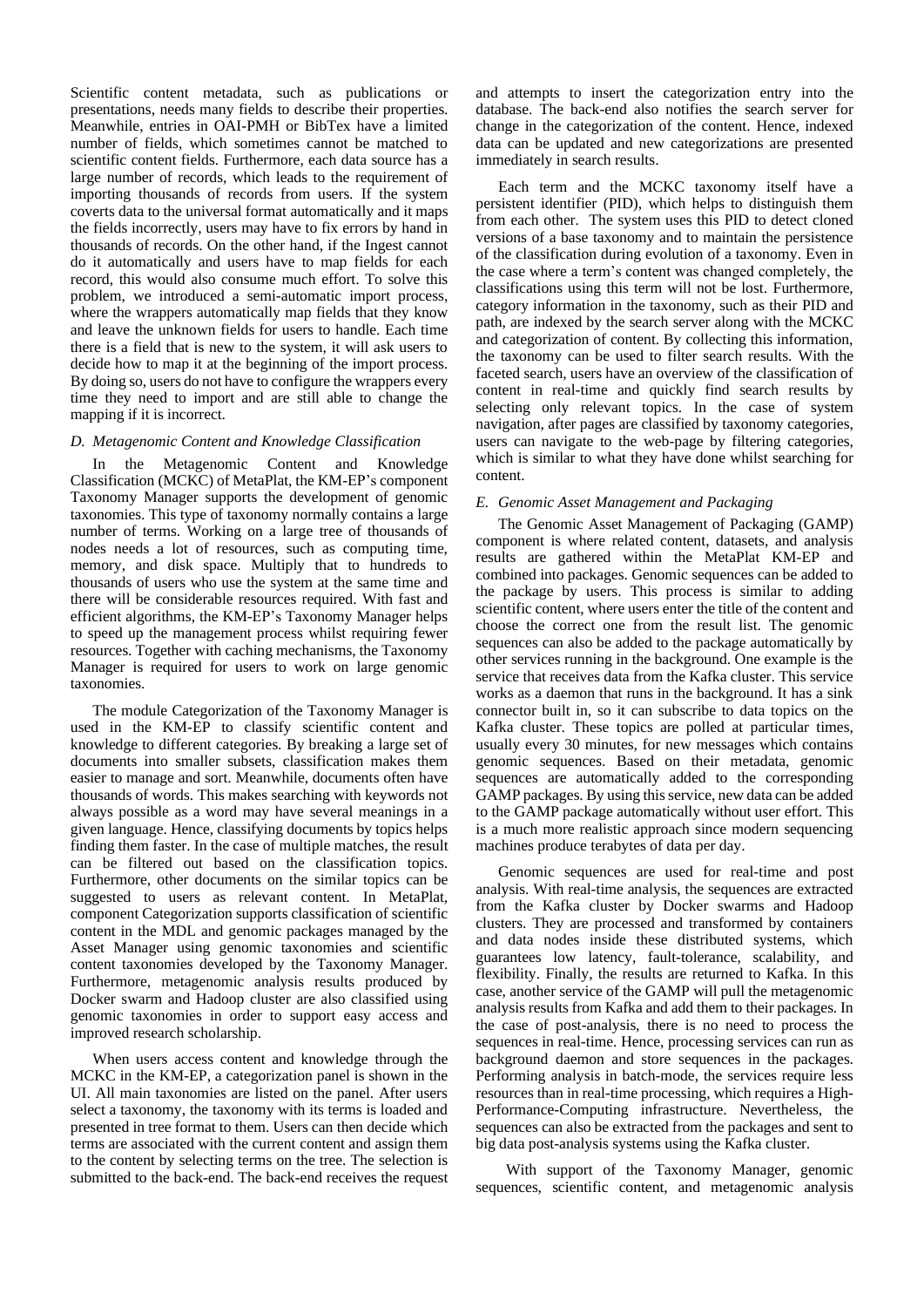results inside a GAMP package can be classified using the developed genomic, scientific content, and other taxonomies. Furthermore, not only the content inside a package but also the GAMP package itself can be classified into different categories using the Taxonomy Manager. This can be achieved by the integration of the Categorization module into GAMP. Users have the option to classify the package and content inside it by selecting the relevant categories in the user interface. The classification information is stored in the genomic package as well as indexed in the search server.

With GAMP, relevant content, genomic datasets, analysis results, and genomic classifications can be gathered and managed in one central location. Hence, it takes less effort to deploy and maintain them. Furthermore, due to the centralization of content and knowledge, as well as classification support, relevant information can be found quickly and easily by users.

## V. PRELIMINARY RESULTS

Based on the solution models and designs introduced in the previous sections, the MetaPlat infrastructure has been developed with preliminary results. The infrastructure can be described in three main systems: (1) the MetaPlat KM-EP, which is comprises the MDL, GAMP, and MCKC; (2) the GDSM, and (3) the MAC.

The MetaPlat KM-EP supports the scientific content ingesting and management process. The KM-EP Taxonomy Manager component helps to develop genomic and content classification taxonomies. The Asset Manager component gathers and includes genomic sequences and genomic datasets, scientific content, and metagenomic analysis results into packages. Furthermore, these packages and their content are classified with support of the Taxonomy Manager. Figure 6 shows the MetaPlat KM-EP.

|         | Import from Mendeley                                             |    |                                    |                   |              |      |
|---------|------------------------------------------------------------------|----|------------------------------------|-------------------|--------------|------|
|         | You are successfully logged in your account                      |    |                                    |                   |              |      |
|         |                                                                  |    |                                    |                   |              |      |
|         | <b>Selected Documents</b><br>Your Mendeley Account               |    |                                    |                   |              |      |
|         |                                                                  |    |                                    |                   |              |      |
|         | <b>Your Documents</b>                                            |    |                                    |                   |              |      |
| Show 10 | · entries                                                        |    | Search:                            |                   |              |      |
| 8       | Title                                                            | ΙF | Authors                            |                   | 11 Year      | It   |
| $\Box$  | How To Choose a Good Scientific Problem                          |    | Url Alon                           |                   | 2009         |      |
| $\Box$  | How To Choose a Good Scientific Problem                          |    | Url Alon, First Last               |                   | 2012         |      |
| 0       | How to Choose a Champion                                         |    | E Ben-Naim, NW Hengartner          |                   | 2006         |      |
| B       | Frontmatter, Table of Contents, Preface, Conference Organization |    | John P. Gallagher, Michael Gelfond |                   |              |      |
| $\Box$  | Dagstuhl Reports, Table of Contents, Volume 1, Issue 2, 2011     |    | Marc Herbstritt                    |                   |              |      |
|         | Showing 1 to 5 of 5 entries                                      |    |                                    | <b>Presidents</b> | $\mathbf{1}$ | Next |
|         |                                                                  |    |                                    |                   |              |      |

Fig. 6. MetaPlat KM-EP user interface

The Kafka cluster in the GDSM enables sequencing data to be streamed from the data sources, pre-processed, and reconstructed by processing services and applications. Furthermore, Kafka helps to move genomic data between the GAMP Asset Manager and analysis systems in the ecosystem. On one hand, the GAMP Asset Manager can download the constructed sequences and store them in their packages. On the other hand, analysis systems can receive the stored sequences for these GAMP packages for further post-analysis. The results are also sent back to the GAMP Asset Manager using the same Kafka cluster. Figure 7 presents the sequencing data published to different topics on the Kafka cluster.

|                |                   | <b>甲DATA</b> |                                              | <b>E PARTITIONS</b><br><b>E CONFIGURATION</b>              |    |
|----------------|-------------------|--------------|----------------------------------------------|------------------------------------------------------------|----|
| filter         |                   |              | Total Messages Fetched: 117. Data type: avro | Seek to offeet<br>Partition 0<br>IC.<br>n                  | HH |
| <b>TOPIC</b>   |                   | <b>TABLE</b> | <b>RAW DATA</b>                              |                                                            |    |
| Offset         | Partition Key     |              | value.keggOrthologue                         | value.microbialGene                                        |    |
| $\Omega$       | 0                 |              | KO1980                                       | 23S ribosomal RNA                                          |    |
| $\mathbf{I}$   | $\Omega$          |              | K01977                                       | 16S ribosomal RNA                                          |    |
| $\overline{2}$ | $\alpha$          |              | K03046                                       | DNA-directed RNA polymerase subunit beta' [EC:2.7.7.6]     |    |
| 3              | $\Omega$          |              | K02355                                       | elongation factor EF-G [EC:3.6.5.3]                        |    |
| 4              | $\Omega$          |              | K03043                                       | DNA-directed RNA polymerase subunit beta (EC:2.7.7.6)      |    |
| 5              | $\ddot{\text{o}}$ |              | K02358                                       | elongation factor EF-Tu IEC:3.6.5.31                       |    |
| 6              | $\circ$           |              | K03737                                       | putative pyruvate-flavodoxin oxidoreductase (EC:1.2.7.-1)  |    |
| $\overline{t}$ | $\Omega$          |              | K01610                                       | phosphoenoloyruvate carboxykinase (ATP) (EC:4.1.1.49)      |    |
| 8              | $\Omega$          |              | K01006                                       | pyruvate.orthophosphate dikinase (EC:2.7.9.1)              |    |
| $\Omega$       | $\overline{0}$    |              | K04043                                       | molecular chaperone DnaK                                   |    |
| 10             | $\Omega$          |              | K01952                                       | phosphoribosylformvlglycinamidine synthase (EC:6.3.5.3)    |    |
| 11             | $\alpha$          |              | K00262                                       | glutamate dehydrogenase (NADP+) (EC:1.4.1.4)               |    |
| 12             | O                 |              | K01847                                       | methylmalonyl-CoA mutase IEC:5.4.99.21                     |    |
| 13             | $\alpha$          |              | K00134                                       | glyceraldehyde 3-phosphate dehydrogenase (EC:1.2.1.12)     |    |
| 14             | ö                 |              | K00239                                       | succinate dehydrogenase flavoprotein subunit (EC:1,3,99,1) |    |
| 15             | $\alpha$          |              | K02945                                       | small subunit ribosomal protein S1                         |    |
| 16             | $\Omega$          |              | K12257                                       | SecD/SecF fusion protein                                   |    |
| 17             | $\Omega$          |              | K00962                                       | polyribonucleotide nucleotidyltransferase [EC:2.7.7.8]     |    |

Fig. 7. Kafka topics' user interface [31]

The third system is the MAC based on Docker swarm and Hadoop cluster. These systems help to provide powerful analysis as well as to process very large volumes of structure and unstructured data coming from the Kafka cluster. The computing cluster can be scaled up in case of increasing workload. Furthermore, in case of an outage, the swarm manager will create new containers to replace the failed one. Figure 8 shows the analysis system running on a Docker swarm, which consists of a swarm manager and two workers.

| $\bullet$ dortmund<br>manager       | edinburgh<br>worker                | <b>O</b> muenster<br>worker        |
|-------------------------------------|------------------------------------|------------------------------------|
| 31.280G RAM                         | 3.859G RAM                         | 3.859G RAM                         |
| · owim cureka                       |                                    |                                    |
| image : eureka-server: 1.6@sha256;2 |                                    |                                    |
| tag: 1.6@sha256.23ecdf3035997d1     |                                    |                                    |
| updated: 22/8 12:3                  |                                    |                                    |
| f099dfdf83b10b235aB0f3bd996734      |                                    |                                    |
| state : running                     |                                    |                                    |
| · owim visualizer                   | · owim eureka                      | <b>a</b> owim_gateway              |
| mage : visualizer stable Fona2S6.od | intage: eureka-server:1.6@sha256;  | Image : gateway:1.5@sha256:5c23d   |
| tag: stable@sha256.bc680132f772c    | tag: 1.68sha256:23ecdf3035997d1    | tag: 1.5@sha256:5c23dbabb66fcc6    |
| undated: 22/8 12:3                  | updated: 22/8 12:3                 | updated: 22/8 12:3                 |
| 6c6030a20018cd01a44253c10dSbf2      | Wefa935f6824b28d45eda274f99662     | bf68712ed8595e1bd4a10be3cd7d2      |
| state : running                     | state: running                     | state crunning                     |
| <b>8</b> owim fusion                | <b>a owim fusion</b>               | · owim_config                      |
| image: camancicfusion:1.16@sha25/   | intage: semanticlusion:1.16@sha25/ | image: config-server:1.1@sha256:e5 |
| tag: 1.16@sha256.4b2922132afa371    | tag: 1.16@sha256.4b2922132afa371   | teg: 1.1@sha256:e595f781d8ba35d    |
| undated: 22/8 12:3                  | updated: 22/2 12:3                 | updated: 22/8 12:3                 |
| dc##ab#d2d62ad6748b#6Bf66650cd      | 192f5s6edd4f5130069637fa403da47    | 940119e5cab9c63bc13d9d452a714e     |
| state: running                      | state : running                    | state : running                    |

Fig. 8. Analysis systems running on a Docker swarm [32]

### VI. SUMMARY AND FUTURE WORK

Here, metagenomics has been introduced as an approach to fight global warming by analyzing the microbial communities in cattle. As a result, a dietary supplement strategy for ruminant livestock can be discovered to help reduce the methane emissions. The analysis of metagenomic sequencing data is being supported by machine learning and other computer science techniques. Nevertheless, this poses several challenges such as datasets transfer and storage, scientific content management, and information classification. As an approach to solve these challenges, we propose a cloudbased Metagenomic KM-EP infrastructure to support the analysis of large metagenomic datasets within the MetaPlat project. The solution is a combination of different systems, such as the Kafka cluster for genomic streaming pipeline, Docker swarm and Hadoop cluster for genomic processing